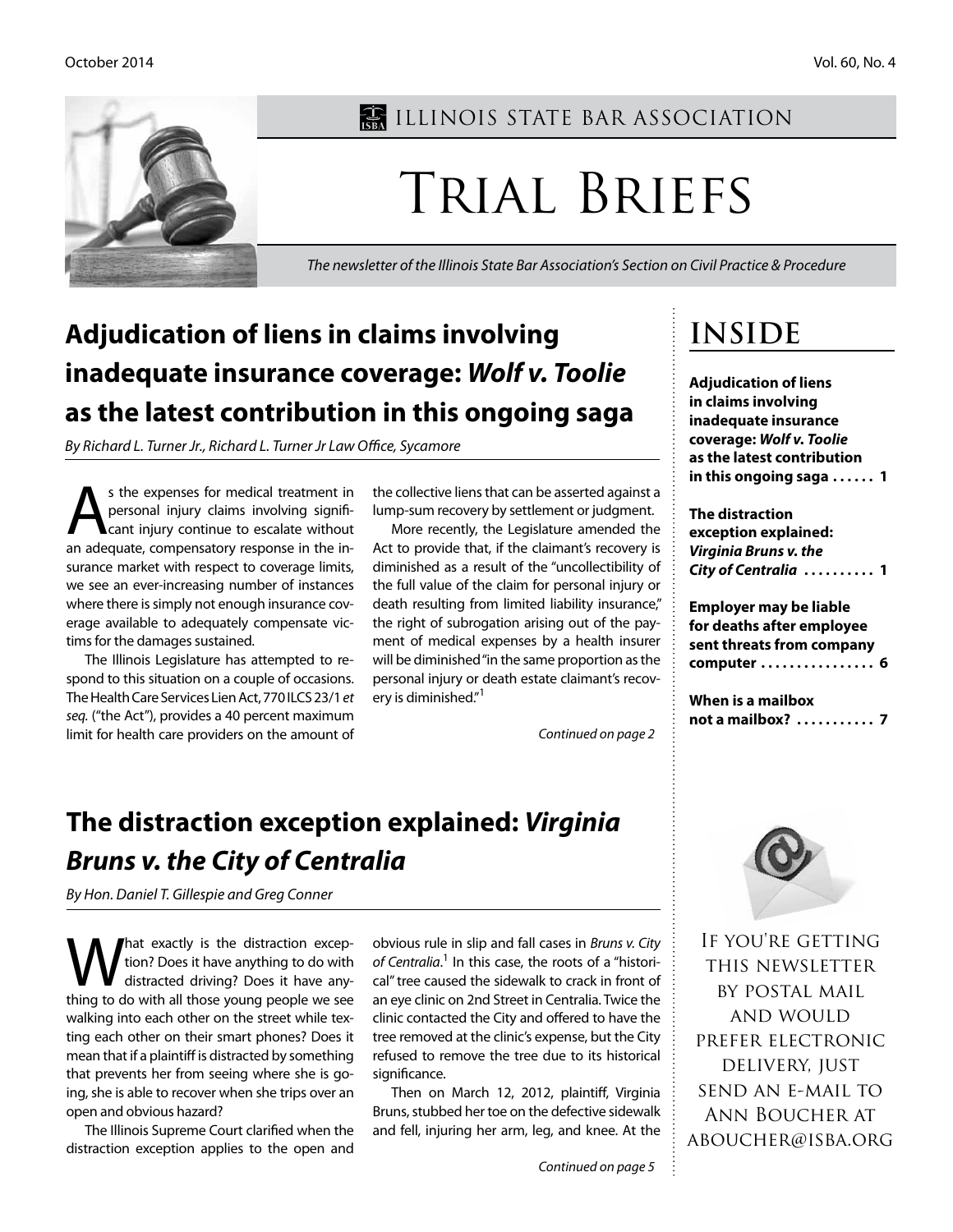### **Adjudication of liens in claims involving inadequate insurance coverage:** *Wolf v. Toolie* **as the latest contribution in this ongoing saga**

### *Continued from page 1*

Presumably this most recent statutory amendment would provide, for example, that, if the coverage limits are \$250,000 but the damages to the injured party or estate were proved to be \$1 million, the health insurance subrogation claim could be reduced by 75%.

To this author's knowledge, however, this new provision has not yet been tested in the federal courts on the issue of preemption, and it therefore remains to be seen whether the federal courts will give deference to the Illinois legislature on the issue of the right of an ERISA plan to recover full value of its subrogation claim in spite of this most recent legislative amendment in Illinois.

Nevertheless, it remains a significant struggle for attorneys representing claimants in Illinois to recover fair and adequate damages for their clients in the ever-increasing situations involving inadequate insurance coverage on the part of the tortfeasors who caused damage to our clients, where significant medical expenses have been incurred before it is time to determine how to divide the proceeds of settlement or judgment.

The recent appellate decision in *Wolf v. Toolie*, 2014 IL App (1st) 132243, decided September 30, 2014, does not offer plaintiffs' attorneys much in the way of relief. The First District determined that attorney's fees and costs should not be deducted from the total lump-sum recovery before determining the percentage maximum recovery that is to be distributed to health care service providers.

The interpretation of the Act by the First District in *Wolf* appears to contradict the earlier interpretation of the same provision by the Fifth District in *Stanton v. Rae*, 2012 IL App (5th) 110187, where the court found that the intent of the General Assembly in passing this legislation was that the plaintiff should receive 30% of the amount of the settlement for her injuries after all liens, expenses and medical bills have been paid, and that the 40% calculation should not begin until after the verdict or settlement had been reduced by attorney's fees and costs.

The *Wolf* decision from the First District actually involves two separate cases, both stemming from separate motor vehicle accidents in which the respective plaintiffs

suffered personal injuries. In both cases the plaintiffs received treatment at Stroger Hospital of Cook County. The county filed liens against the plaintiffs for unpaid medical bills on behalf of the hospital pursuant to the Health Care Services Lien Act, 770 ILCS 23/1, *et seq.* (West 2012).

After each plaintiff filed a lawsuit and recovered a settlement, each plaintiff then filed a motion to adjudicate the health care liens, arguing that the attorney fees and litigation costs should be deducted from the total recovery before calculating the amount to be distributed to the health care services providers. The two circuit court judges decided this question differently: in one case the circuit court did not deduct attorney's fees and litigation costs from the plaintiff's total recovery before calculating the amount to be awarded to Stroger for its lien; in the other case the circuit court did deduct attorney's fees and litigation costs from the plaintiff's total recovery before calculating the amount be awarded to Stroger for its lien.

In her separate claim, Kimberly Wolf recovered a settlement of \$27,000. The medical bills incurred at Stroger for her injuries totaled \$5,093.10. In her motion for adjudication of medical liens, she noted that she had health care liens totaling \$12,257.18, and that her attorney's fees from litigating the suit totaled \$8,100.00, with costs totaling \$751.26.

She argued that, pursuant to the decision from the Fifth District in *Stanton v. Rae*, the attorney's fees and costs she incurred should be deducted first, before applying percentage limitations, meaning that the health care lien claimants were entitled to 40% of \$18,148.74, to be split evenly between the categories, with 20% of the subtotal going to health care professionals and 20% to health care providers. Stroger, as the sole health care provider, was entitled to \$3,629.75, according to her calculations.

The circuit court, distinguishing *Stanton*, held that Stroger was entitled to the full amount of its \$5,093.10 lien, in that the calculations in this case showed the plaintiff would receive money even after her attorney received 30% of the settlement and costs were paid; whereas in *Stanton,* the plaintiff would have received nothing from her judg-

### **Trial Briefs**

*Published at least four times per year.*

*Annual subscription rate for ISBA members: \$25.*

*To subscribe, visit www.isba.org or call 217-525-1760*

**OFFICE** Illinois Bar Center 424 S. Second Street Springfield, IL 62701 Phones: 217-525-1760 OR 800-252-8908 www.isba.org

> **EDITOR** Robert T. Park

### Managing Editor/ **PRODUCTION** Katie Underwood kunderwood@isba.org

### Civil Practice & Procedure

Section Council John J. Holevas, Chair Jessica A. Hegarty,Vice Chair Laura L. Milnichuk, Secretary Timothy J. Chorvat, Ex-Officio

James J. Ayres George S. Bellas Hon. Barbara L. Crowder Michael C. Funkey Hon. Richard P. Goldenhersh James J. Hagle Robert J. Handley James S. Harkness Brian C. Haussmann David P. Huber Patrick M. Kinnally Michael R. Lied Hon. Michael P.

**McCuskey** Ronald D. Menna, Jr. Teresa A. Minnich Robert T. Park Jeffrey A. Parness Bradley N. Pollock William J. Quinlan Mark A. Rouleau Nigel S. Smith Stephen Terrance Sotelo Richard L. Turner Edward J. Walsh John W. Weiss P. Shawn Wood

Russell W. Hartigan, Board Liaison Lynne Davis, Staff Liaison Robert H. Hanaford, CLE Committee Liaison

Disclaimer: This newsletter is for subscribers' personal use only; redistribution is prohibited. Copyright Illinois State Bar Association. Statements or expressions of opinion appearing herein are those of the authors and not necessarily those of the Association or Editors, and likewise the publication of any advertisement is not to be construed as an endorsement of the product or service offered unless it is specifically stated in the ad that there is such approval or endorsement.

Articles are prepared as an educational service to members of ISBA. They should not be relied upon as a substitute for individual legal research.

The articles in this newsletter are not intended to be used and may not be relied on for penalty avoidance.

Postmaster: Please send address changes to the Illinois State Bar Association, 424 S. 2nd St., Springfield, IL 62701-1779.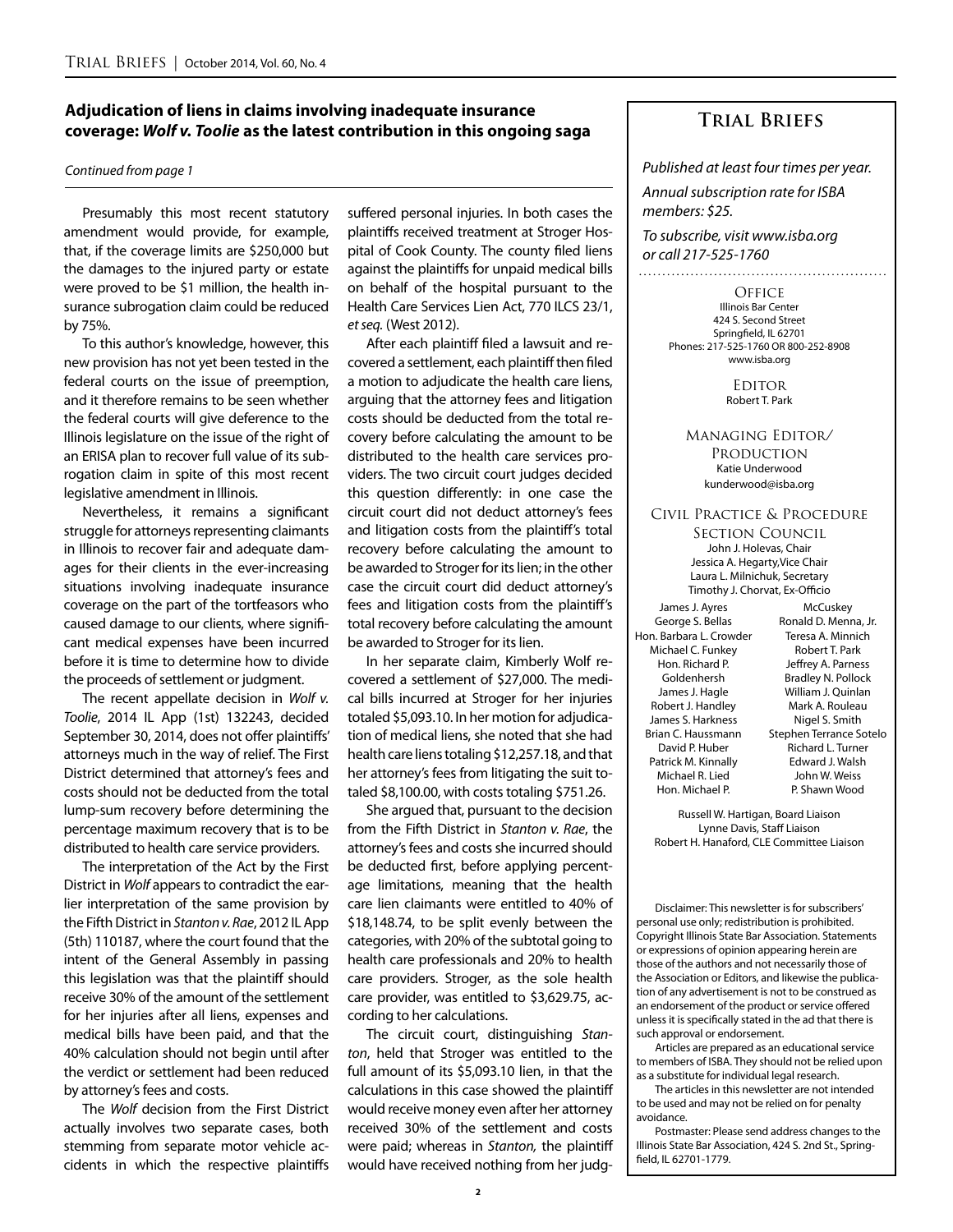

## **Our gift** back to our policyholders has grown to \$14.7 Million.

For the ninth year in a row, ISBA Mutual has declared a policyholder dividend. The Board of Directors of ISBA Mutual Insurance Company voted to declare a dividend in the amount of ten percent (10%) of each policyholder's earned premium for 2013.

(800) 473-4722 **www.isbamutual.com**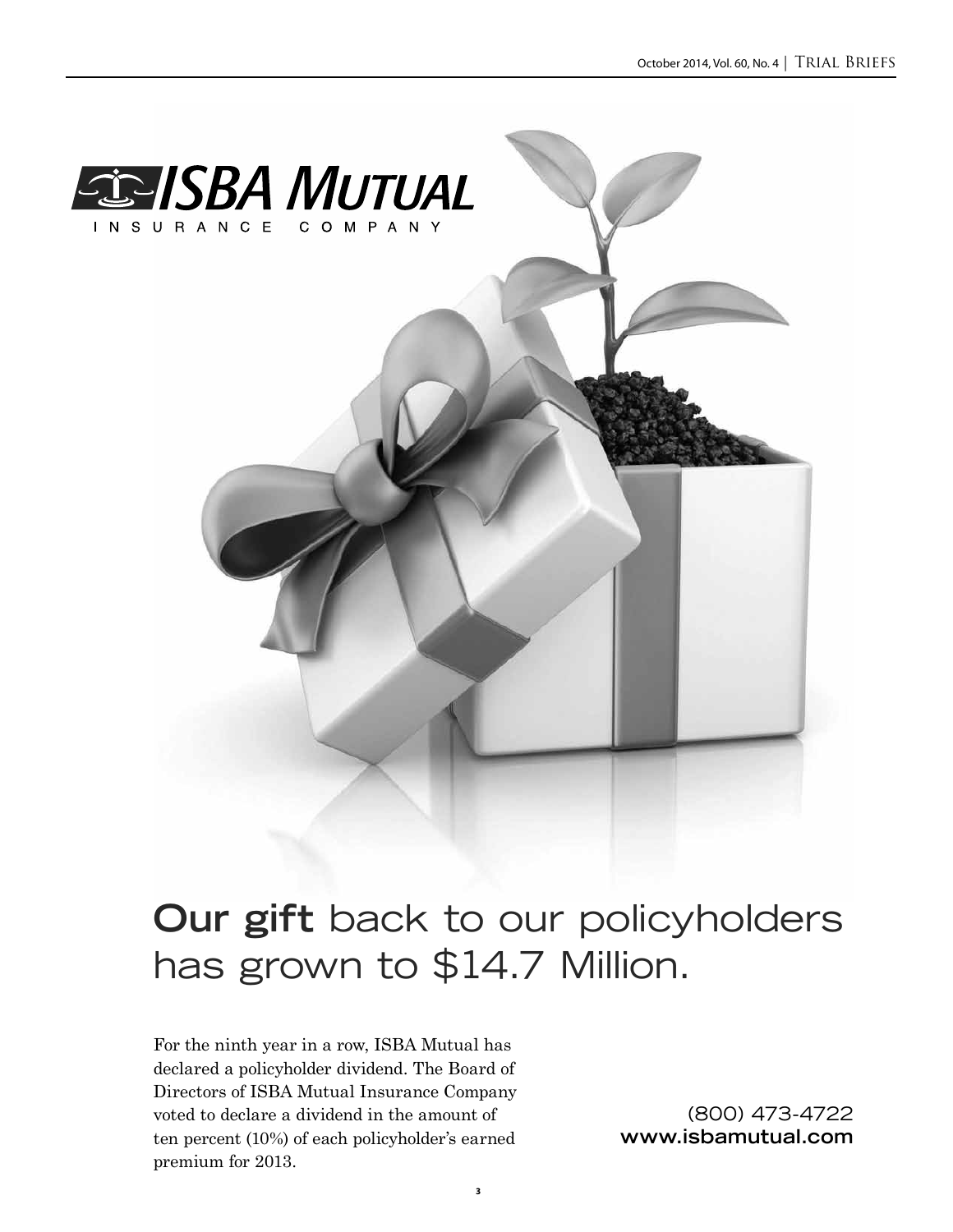ment if that court had not adjusted the calculations.

In the companion case, Nora Larmena received treatment for her injuries at Stroger and incurred medical bills, of which \$4,185.60 remained unpaid at the time her lawsuit was settled for a total of \$24,110.60. She alleged there were health care liens totaling \$23,734.24. Her attorneys were entitled to fees of 30% from the recovery, pursuant to the Act, or \$7,233.18, and she incurred costs of \$3,480.02. Deducting the attorney's fees and costs left a new subtotal of \$13,396.50, and Larmena argued that the health care lien claimants were entitled to 40% of the \$13,396.50, with 20% of the subtotal going to health care professionals and 20% to health care providers.

She argued that the two health care providers, Stroger and Jackson Park Hospital, were each entitled to half of \$2,673.90, or \$1,336.95. The circuit court in this companion case found that the *Stanton* lien calculation was the proper methodology and awarded Stroger \$2,673.90, or 20% of the \$13,396.50 subtotal after deducting plaintiffs' attorneys fees and litigation costs from the total recovery of \$24,110.60.

As identified by the First District, the central question on appeal was whether, under the Act, health care services liens are to be calculated from the plaintiff's total recovery or from the subtotal resulting after attorney fees and costs have been subtracted from the total recovery.

In looking at the "plain language" of the Act, if the total amount of health care liens exceeds 40% of plaintiff's verdict, judgment, award, settlement, or compromise, then attorney liens are limited to 30% of the verdict, judgment, award, settlement, or compromise, but contrary to the interpretation the plaintiffs were suggesting, nothing in the language of the Act or the Attorneys Lien Act suggests that health care liens must be calculated from the net amount of the judgment, verdict, or settlement, after costs and attorneys fees have been deducted, in the view of the First District.

In effect, by requesting that the attorney lien be subtracted from the plaintiff's total recovery before the health care services liens are calculated, the plaintiffs were requesting to shift their attorney fees and costs in part onto the health care services lien holders.

Citing to *Maynard v. Parker*, 75 Ill.2nd 73 (1979), and *Wendling v. Southern Illinois Hosp.* 

*Services*, 242 Ill.2nd 261 (2011), the appellate court found that deducting attorneys' fees and costs would be shifting attorney fees to a health care lien holder, which our Supreme Court did not permit in these earlier decisions.

It should be noted that in these earlier decisions (*Maynard* and *Wendling*), the Supreme Court addressed the issue of whether the Common Fund Doctrine applied to require health care lien holders to share in the *pro rata* contingent fee of the plaintiffs' attorneys, finding the doctrine should not apply. The hospital's recovery of its charges does not depend on the creation of a fund by the plaintiff's attorney, in that plaintiff was a debtor obligated to pay for the services rendered by the hospital out of any resources which might become available; and under these circumstances, a hospital is not unjustly enriched by the attorney's services, and therefore not required to contribute costs of litigation. *Wendling*, 242 Ill.2d 265 - 66.

The *Stanton* court had also reviewed *Wendling*, but distinguished it on the basis that *Wendling* simply determined that lien holders are not responsible for a proportionate share of attorney's fees under the Common Fund Doctrine, while the *Stanton* court performed its analysis based solely upon statutory interpretation, not the Common Fund Doctrine, which pertains to attorney's fees.

The *Wolf* court discussed *Stanton v. Rae*  but disagreed with the Fifth District in its interpretation of the Act, finding that the calculation of the health care services lien must be calculated from plaintiff's total recovery and, to the extent that the Fifth District suggests otherwise, "we disagree." 2014 IL App (1st) 132243, ¶ 33.

As things now stand, there is an apparent conflict among the appellate districts. The issue of the intent of the Legislature in the amendments to the Act really centers around whether the central purpose in limiting liens or subrogation claims is to provide some reasonable recovery to the plaintiff where there is insufficient insurance coverage, or providing some limited but minimal recovery to health care service providers.

It does not appear that subrogation claims played any part in the court's analysis in *Wolf*, even though perhaps there may have been potential subrogation claims involved in both settlements. The statutory amendments to the Health Care Services Lien Act, found at 770 ILCS 23/50, effective January 1, 2013, also play a part, and sometimes a significant role, in determining what the net recovery will be to an injured party or surviving family, particularly where significant medical expenses have been incurred and paid for by a group health insurance plan. The relevant statutory amendment relative to subrogation is as follows:

Subrogation claims. If a subrogation claim or other right of reimbursement claim that arises out of the payment of medical expenses or other benefits exists with respect to a claim for personal injury or death, and the personal injury or death estate claimant's recovery is diminished:

(1) by comparative fault; or

(2) by reason of the uncollectibility of the full value of the claim for personal injury or death resulting from limited liability insurance;

the subrogation claim or other right of reimbursement claim shall be diminished in the same proportion as the personal injury or death estate claimant's recovery is diminished. Unless otherwise agreed by the interested parties, the amount of comparative fault and the full value of the claim shall be determined by the court having jurisdiction over the matter.

After reduction of the subrogation claim or other right of reimbursement claim due to either comparative fault or limited liability insurance, or both, the party asserting the subrogation claim or other right of reimbursement claim shall bear a pro rata share of the personal injury or death estate claimant's attorneys fees and litigation expenses. This Section 50 does not apply to any holder of a lien under the Workers' Compensation Act, the Workers' Occupational Diseases Act, or this Act including, but not limited to, licensed long-term care facilities, physicians, and hospitals, or to claims made to recoup uninsured payments pursuant to Section 143a of the Illinois Insurance Code or underinsured payments pursuant to Section 143a-2 of the Illinois Insurance Code. A subrogation claim or other right of reimbursement claim may be adjudicated even when a lien has not been filed regarding such claim. $<sup>2</sup>$ </sup>

What is the interplay between this most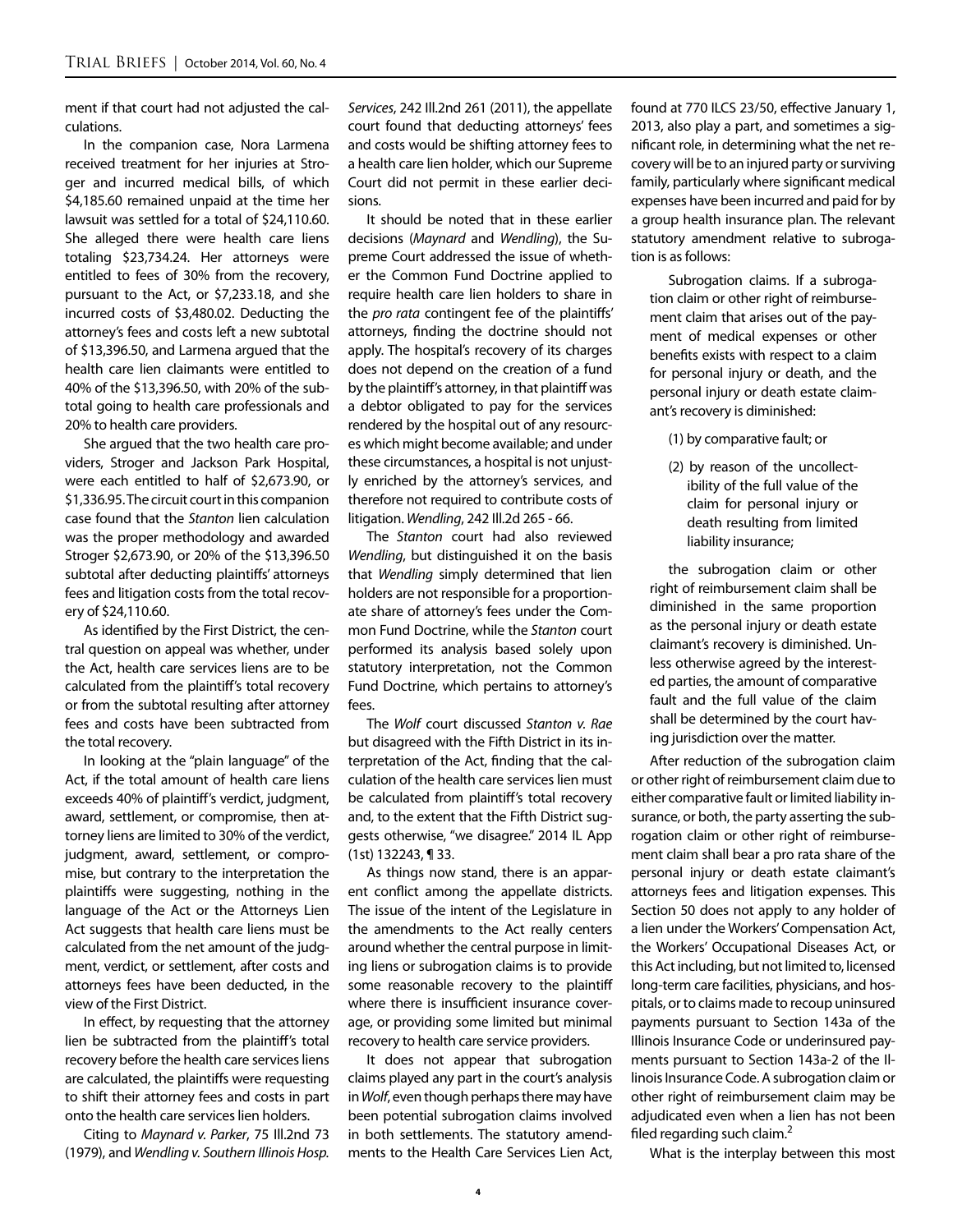recent statutory amendment to the Act and the liens of health care services providers? Perhaps when it comes time to determine this issue, the appellate courts will find that each statutory provision should be considered separately and that there is, in fact, to be no consideration of interplay between the separate claims of lien holders and subrogation claimants. In fact, in the last paragraph of the section, it specifically provides that this section does not apply to any holder of a lien as elsewhere described under this Act, including physicians and hospitals.

But looking at the express language of Section 50, it provides that the subrogation claim or the right of reimbursement shall be diminished in the same proportion as the personal injury or death estate claimant's recovery is diminished by reason of the uncollectibility of the full value of the plaintiff's claim. Arguably, in determining what is collectible by the plaintiff, the effect of reduction by the payment of all liens to physicians or hospitals should be considered. If the plaintiff pays out 40% on a \$100,000 settlement to health care lien holders, but the full value of the plaintiff's claim is \$1 million, is the *pro rata* distribution to the subrogation claimants 6% or 10%? Perhaps it should be determined at 6%.

The conflict between the appellate districts on how to apply the lien calculation is an issue the Supreme Court may need to decide. The interplay, if any, between the separate provisions of the Health Care Services Lien Act is a further issue needing guidance from the appellate court.

Finally, as pointed out at the outset of this article, we can expect that both federal and state courts may weigh in on the issue of preemption by ERISA with respect to the application of Section 50 of the Act to reduce *pro rata* subrogation claims in those health insurance plans which are arguably self-funded. ■

1. 770 ILCS 23/50, eff. Jan. 1, 2013 (West). 2. Id.

 $\overline{\phantom{a}}$ 

### **The distraction exception explained:** *Virginia Bruns v. the City of Centralia*

### *Continued from page 1*

time she fell, Bruns was looking forward towards the door and steps of the clinic. Bruns "definitely" saw the defect each time she visited the clinic and the City of Centralia filed a motion for summary judgment on the grounds that the defect was open and obvious. The trial court granted the city's motion for summary judgment, and the appellate court reversed and remanded.

Section 3-102 of the Local Government and Governmental Employees Tort Immunity Act<sup>2</sup> dictates that municipalities have a duty to "exercise ordinary care to maintain its property in a reasonably safe condition." Yet under the "open and obvious rule," a locality does not have such a duty if the dangerous condition is open and obvious. Rather, people are expected to appreciate and avoid open and obvious conditions that are potentially dangerous.

However, the open and obvious rule does not totally eliminate the duty to maintain property when conditions are very apparent. The "distraction exception" re-establishes the duty to maintain "where the possessor of land has reason to expect that the invitee's attention may be distracted, so that he will not discover what is obvious, or will forget what he has discovered, or fail to protect himself against it."<sup>3</sup> In other words, while people are expected to appreciate and avoid open and obvious conditions, they are not expected to do so when they are distracted by something the defendant should foresee.

But what constitutes a distraction? Speaking for a unanimous court, Justice Mary Jane Theis distinguished *City of Centralia* from other distraction cases decided by the Illinois Supreme Court. For example, Theis described that in *Ward v. K mart Corp.*, the defendant K mart should have reasonably foreseen that the plaintiff leaving the store with a mirror would be distracted and unable to notice the large cement columns right outside the store exit.4 Similarly, in *Diebert v. Bauer Brothers Construction Co.*, the plaintiff was distracted by the defendant's workers, who had previously thrown debris at him from above.<sup>5</sup>

In *American National Bank & Trust Co. of Chicago v. National Advertising Co.,* a painter was electrocuted on a billboard ledge by a power line because he was paying close attention to where he placed his feet.<sup>6</sup> The Court ended by distinguishing *Rexroad v. City of Springfield*, where a student football manager was distracted by directions to retrieve a helmet from the locker room.<sup>7</sup> "In each of these cases, some circumstance was present that required the plaintiff to divert his or her attention from the open and obvious danger, or otherwise prevented him or her from avoiding the risk."<sup>8</sup>

Conversely, the Court explained that in *City of Centralia*, Bruns merely argued that she was distracted by looking forward towards the steps and door of the clinic. She argued that the City should have reasonably foreseen the potential for an accident because most people do not continuously look down as they walk.

However, the Illinois Supreme Court reversed the appellate court and held that the city could not reasonably foresee that the plaintiff would be distracted by looking forward. The court reasoned that, if it were to hold that simply looking elsewhere was enough to be legally distracted, "then the open and obvious rule would be upended and the distraction exception would swallow the rule."<sup>9</sup>

Moreover, the Court emphasized that the issue is not whether the plaintiff had looked elsewhere, which frequently happens in slipand-fall cases, but why she was looking elsewhere. As the opinion pointed out, Bruns was not focusing her attention on the door of the clinic to avoid another hazard, as were the plaintiffs in *Deibert* and *American National Bank.* Nor was she distracted because some other task required her attention, as was the case with the plaintiffs in *Ward* and *Rexroad*.

To this point, the Supreme Court points to the explanation given by the appellate court in another case:

A plaintiff should not be allowed to recover for self-created distractions that a defendant could never reasonably foresee. In order for the distraction exception to be foreseeable to the defendant so that the defendant can take reasonable steps to prevent injuries to invitees, the distraction should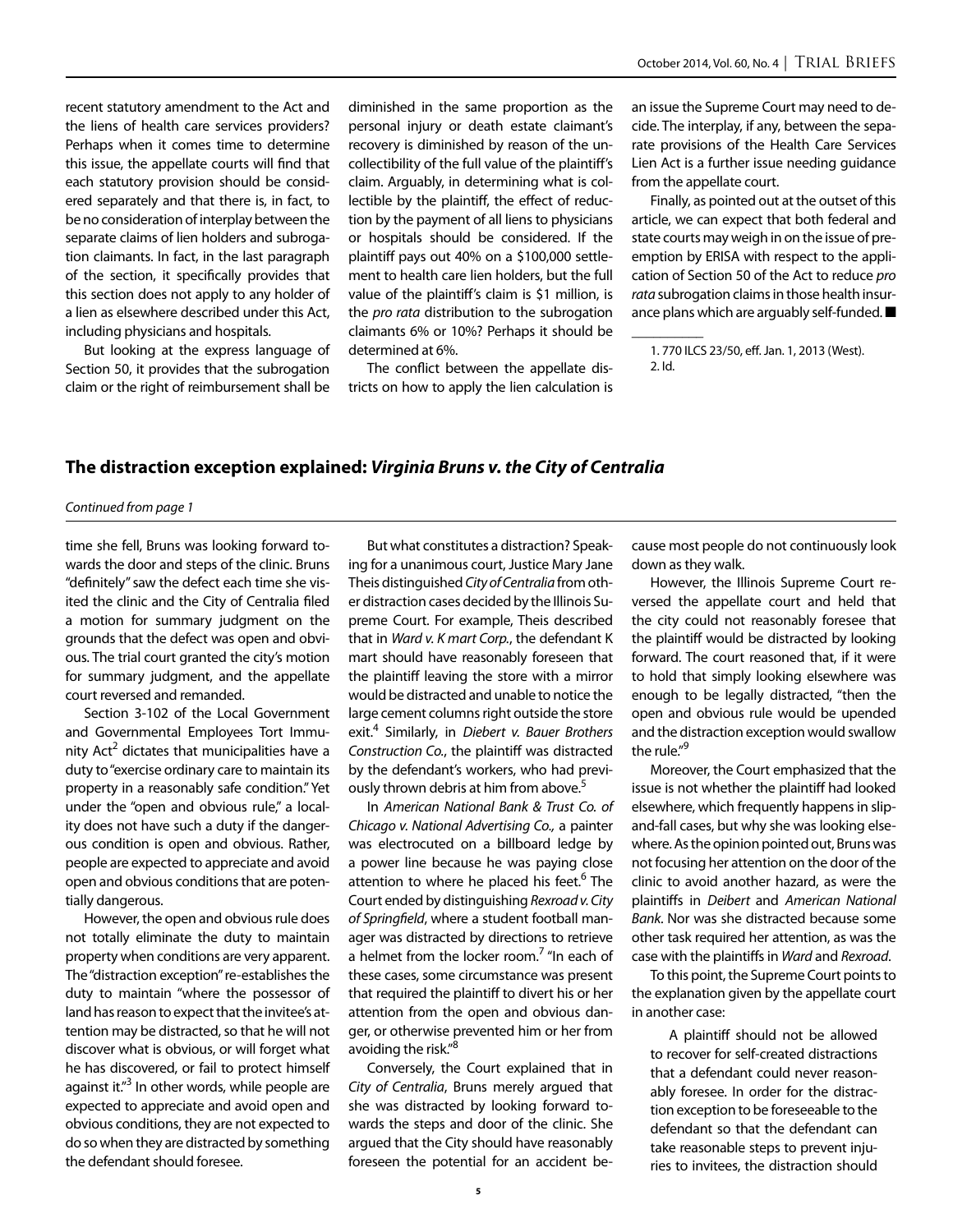not be solely within the plaintiff's own creation. The law cannot require a possessor of land to anticipate and protect against a situation that will only occur in the distracted mind of his invitee.<sup>10</sup>

Justice Theis further illustrated the point with a reference from the Restatement (Second) of Torts, which observed that no liability would lie for a customer's injury where the customer was "preoccupied with his own thoughts."11

Today, whenever one is on a bus or a train or talking to one's own daughter, someone seems to be preoccupied with texting or

reading a text. In *Bruns v. City of Centralia*, the Supreme Court has made it clear that would not likely qualify for the distraction exception in the face of an open and obvious hazard. ■

1. *Bruns v. City of Centralia*, 2014 IL 116998.

2. 745 ILCS10/3–102 (West 2012).

 $\overline{\phantom{a}}$ 

3. *Sollami v. Eaton*, 201 Ill.2d 1, 15, 265 Ill.Dec. 177, 772 N.E.2d 215 (2002).

4. 136 Ill.2d 132, 153-154, 143 Ill.Dec. 288, 554

N.E.2d 223 (1990).

- 5. 141 Ill.2d 430, 433, 152 Ill.Dec. 552, 566 N.E.2d 239 (1990).
- 6. 149 Ill.2d 14, 25, 27–28, 171 Ill.Dec. 461, 594 N.E.2d 313 (1992).
- 7. 207 Ill.2d 33, 36, 46, 277 Ill.Dec. 674, 796 N.E.2d 1040 (2003).

8. *Bruns v. City of Centralia*, 2014 IL 116998, at ¶ 28.

10. *Whittleman v. Olin Corp.,* 358 Ill. App. 3d 813, 817-818 (5th Dist. 2005), cited in *Bruns*, 2014 IL 116998, at ¶ 31.

11. Restatement (Second) of Torts, Sec. 343A, cmt. E., illus. 1 at 220 (1965).

## **Employer may be liable for deaths after employee sent threats from company computer**

*By The Honorable Russell W. Hartigan, Judge, Cook County Circuit Court, and Jessica L. Fangman, Student, Loyola University Chicago School of Law*

**On August 12, 2014 the Illinois Appellate Court, Fifth District, decided Regions Bank v. Joyce Meyer Ministries,** late Court, Fifth District, decided *Re-Inc.*, <sup>1</sup> finding an employer may be liable for the deaths of an employee's wife and children, when death threats were sent by the employee to himself and his family using the employer's computer network, and the employer voluntary undertook the responsibility to provide security and surveillance for their safety but failed to do so. $<sup>2</sup>$ </sup>

### **Factual Background**

In early May of 2005, Sheri Coleman and her two young sons, Garett and Gavin, were murdered by Christopher Coleman ("Christopher"), Sheri's husband and the children's father.<sup>3</sup> After Coleman was convicted of the murders and sentenced to life in prison without parole, the administrator of the decedents' estates filed a claim against Christopher's employer for wrongful death.<sup>4</sup>

The complaint alleges Christopher sent email death threats to himself, his wife and children, and his employer, Joyce Meyer Ministries, Inc. ("JMM"), from his work computer.<sup>5</sup> JMM filed a motion to dismiss for failure to state a claim. The trial court granted the motion, but allowed the plaintiff to amend the complaint.<sup>6</sup>

Count III of the amended complaint claims JMM is liable for the wrongful deaths of the decedents under the "theory of negligent undertaking to protect the decedents from threatened harm."<sup>7</sup> JMM filed a motion to dismiss the amended complaint, which the trial court granted.<sup>8</sup> The issue presented to the appellate court was whether the plaintiff had stated a claim for which relief can be granted.<sup>9</sup>

Christopher was employed for over eight years at JMM in high-level security positions.<sup>10</sup> While employed at JMM, Christopher e-mailed and hand delivered "harassing notes and death threats" to himself, the decedents, and JMM.<sup>11</sup> JMM was aware of the death threats directed to Christopher and his family.12

To monitor its employees' work-computer activities, JMM enforced an "electronic communications policy" designed to oversee its employees' computer use including electronic communications. $13$  The policy prohibited JMM employees from "sending or viewing inappropriate, obscene, harassing, or abusive images, language" on its computer system, and "JMM reserved the right to monitor and inspect" any communication "sent, received, or stored" on its computer system.<sup>14</sup>

Armed with JMM's computer system policy and the e-mails sent by Christopher, the plaintiff argues JMM reasonably should have known that, because of the life-threatening emails, JMM had a legal duty to use its computer policy to protect the decedents.<sup>15</sup> Specifically, plaintiff argues JMM *voluntarily undertook* a duty "to provide security services for the protection and safety of the decedents" in that it should have monitored and inspected the threats sent from one of its computers, and (1) taken action against Christopher, (2) stationed security outside the decedents' residence, (3) installed surveillance equipment, and (4) informed the local authorities of the death threats made against the decedents.<sup>16</sup>

### **Analysis**

The appellate court found the plaintiff put forth a sufficient claim to survive a motion to dismiss, and held JMM owed the decedents a duty as a matter of law under the theory that "JMM voluntarily undertook to protect the decedents from the criminal acts of a third person."<sup>17</sup> In reaching this conclusion, the court found that, while it is uncommon for a person to have an "affirmative duty to protect another from harmful or criminal acts by a third person,"<sup>18</sup> this case is an exception to that general rule.

The Second Restatement of Torts defines liability for the actions of a third party under the voluntary-undertaking exception, as follows:

One who undertakes, gratuitously or for consideration, to render services to another which he should recognize as necessary for the protection of the

Hon. Daniel T. Gillespie is an Associate Judge serving in the Cook County Circuit Court Law Division. Greg Conner is a law student at Chicago-Kent College of Law and an extern for the Law Division of the Circuit Court of Cook County.

<sup>9.</sup> *Id*. at ¶34.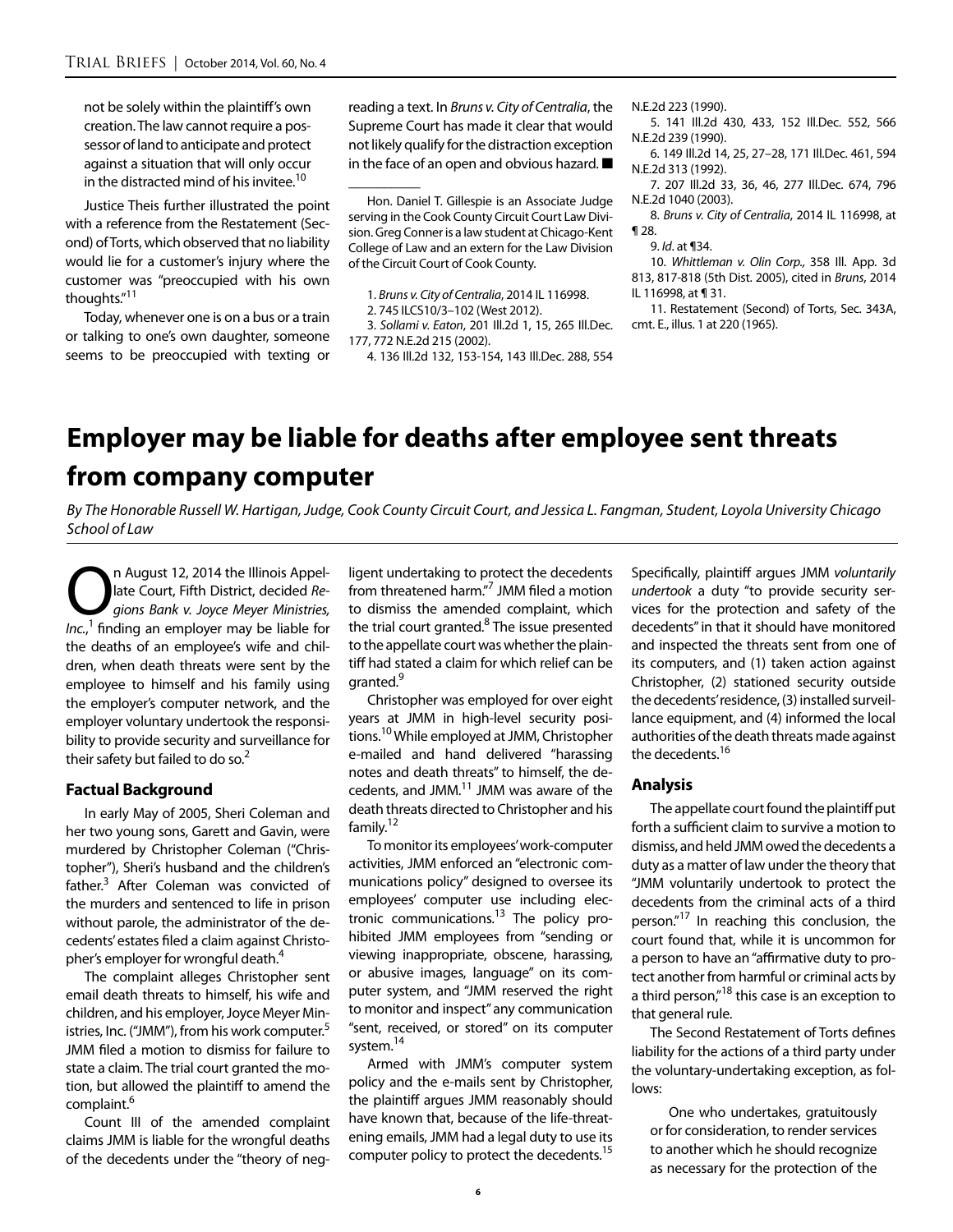other's person or things, is *subject to liability to the other for physical harm resulting from his failure to exercise reasonable care to perform his undertaking*, if (a) his failure to exercise such care increases the risk of such harm, or (b) the harm is suffered because of the other's reliance upon the undertaking.<sup>19</sup>

The plaintiffs claim that, under its own computer policy, JMM breached the duty it owed to decedents because it failed to investigate the death threats, failed to provide the decedents with security and to monitor their residence or install surveillance equipment, and failed to inform law enforcement authorities of the death threats Coleman made to himself, his family, and JMM.20

The court noted that, while the voluntary undertaking exception is narrowly construed in Illinois, because JMM voluntarily promised the decedents it would investigate the death threats and provide security at the Coleman home, the exception applies in this case.<sup>21</sup> The court held JMM voluntary undertook a responsibility to investigate the death threats and thus owed a duty to the decedents, which was sufficient to establish a cause of action that could survive JMM's motion to dismiss.<sup>22</sup>

### **Practical Implications**

*Regions Bank* offers the legal community a direct and glaring image of the realities of the national gun violence problem. Just as JMM may be held responsible under the voluntary undertaking theory for the deaths of Christopher's family, members of the legal profession have a duty to act responsibly when presented with information that endangers the life or safety of the client or others.

It is important to keep in mind that Rule 1.6(c) of the Illinois Rules of Professional Conduct requires a lawyer to "reveal information relating to the representation of a client to the extent the lawyer reasonably believes necessary to prevent reasonably certain death or substantial bodily harm."<sup>23</sup> Rule 1.6(b) permits a lawyer to "reveal information relating to the representation of a client to the extent the lawyer reasonably believes necessary … to prevent the client from committing a crime" not including the scenario in Rule 1.6(c) which requires a lawyer to report.<sup>24</sup>

This case also instructs employers that they may be held responsible when they voluntary undertake a duty to protect individuals from harm and then fail to do so. If JMM had adequately investigated the death threats, per its computer system policy, the

court may have found the plaintiff failed to state a claim.

The appellate court remanded the case for trial and noted that it was strictly deciding a procedural issue and the parties should not take this as a "measure of the merits of the case."<sup>25</sup>

 $\overline{\phantom{a}}$ 

1. 2014 IL App (5th) 130193, 15 N.E.3d 545. 2. 2014 IL App (5th) 130193 at ¶ 21. 3. *Id*. at ¶ 2. 4. *Id*. at ¶¶ 2-3. 5. *Id*. at ¶ 2. 6. *Id*. at ¶ 4. 7. *Id*. at ¶ 5. 8. *Id*. 9. *Id*. at ¶ 7. 10. *Id*. at ¶ 2. 11. *Id*. at ¶ 15. 12. *Id*. 13. *Id*. 14. *Id*. 15. *Id*. at ¶ 16. 16. *Id*. 17. *Id*. at ¶¶ 8-9. 18. *Id*. at ¶ 9. 19. *Id*. at ¶ 10 (citing Restatement (Second) of Torts § 323 (1965) (emphasis added)). 20. *Id*. at ¶ 17. 21. *Id*. at ¶ 9. 22. *Id*. at ¶¶ 20, 23 23. Ill. Rs. Prof'l Conduct R. 1.6(c) (Jan. 1, 2010). 24. Ill. Rs. Prof'l Conduct R. 1.6(b) (Jan. 1, 2010). 25. 2014 IL App (5th) 130193, ¶ 22.

## **When is a mailbox not a mailbox?**

*By John J. Holevas, WilliamsMcCarthy LLP, Rockford*

When is a "mailbox" not a "mailbox"?<br>According to the Second District<br>delivery for service of a tax anneal does not According to the Second District Appellate Court, the use of FedEx delivery for service of a tax appeal does not trigger the "mailbox rule."

In *BLTREJV3 Chicago, LLC v. Kane County Board of Review*, 2014 IL App (2d) 140164, decided September 3, 2014, the petitioner taxpayers had sent to the Kane County Board of Review a tax appeal for property located in St. Charles Township by depositing the appeal document with a third party commercial carrier, namely FedEx, on the due date for the filing of the appeal.

The respondent Kane County Board of Review's rules state that only documents transmitted by U.S. Mail will receive the benefit of the "mailbox rule." The Board rules further state that the provision that "communications transmitted through the United States mail shall be deemed filed with or received by the Board on the date shown by the post office cancellation mark stamped \* \* \* does *not* apply to communications delivered by Federal Express, UPS, DHL, or any other commercial or non-commercial delivery entity."

Petitioners claimed that, because the Illinois Supreme Court Rules apply to the practice of law, Supreme Court Rules 11 and 12 must apply to tax appeals. Supreme Court Rule 11(b)(4) allows for delivery to a thirdparty commercial carrier—including deposit in the carrier's pickup box…" Petitioners argued that the respondent Board of Review is a quasi-judicial body regulated by the Tax Code and that the Supreme Court Rules should apply to them.

The appellate court first noted that service is not equivalent to filing, citing *Shatku v. Wal-Mart Stores, Inc.*, 2013 IL App. (2d)

120412, 990 N.E.2d 826, 371 Ill. Dec. 638.

The appellate court went on to rule that, had petitioners sent the appeal by U.S. Mail, the postmark would have served as the date of filing, and the Board would have not considered the appeal untimely.

The court noted that the Board had the authority pursuant to Section 9-5 of the Tax Code, 35 ILCS 200/9-5 (West 2012), to establish rules governing its own procedures. Until the Board extends its filing rules to apply the mailbox rule to third-party commercial carriers, appeals sent by any means other than the U.S. mail must be actually received on or before the due date.

The moral of the story seems to be: "If it absolutely positively has to be there," use the U.S. Mail!